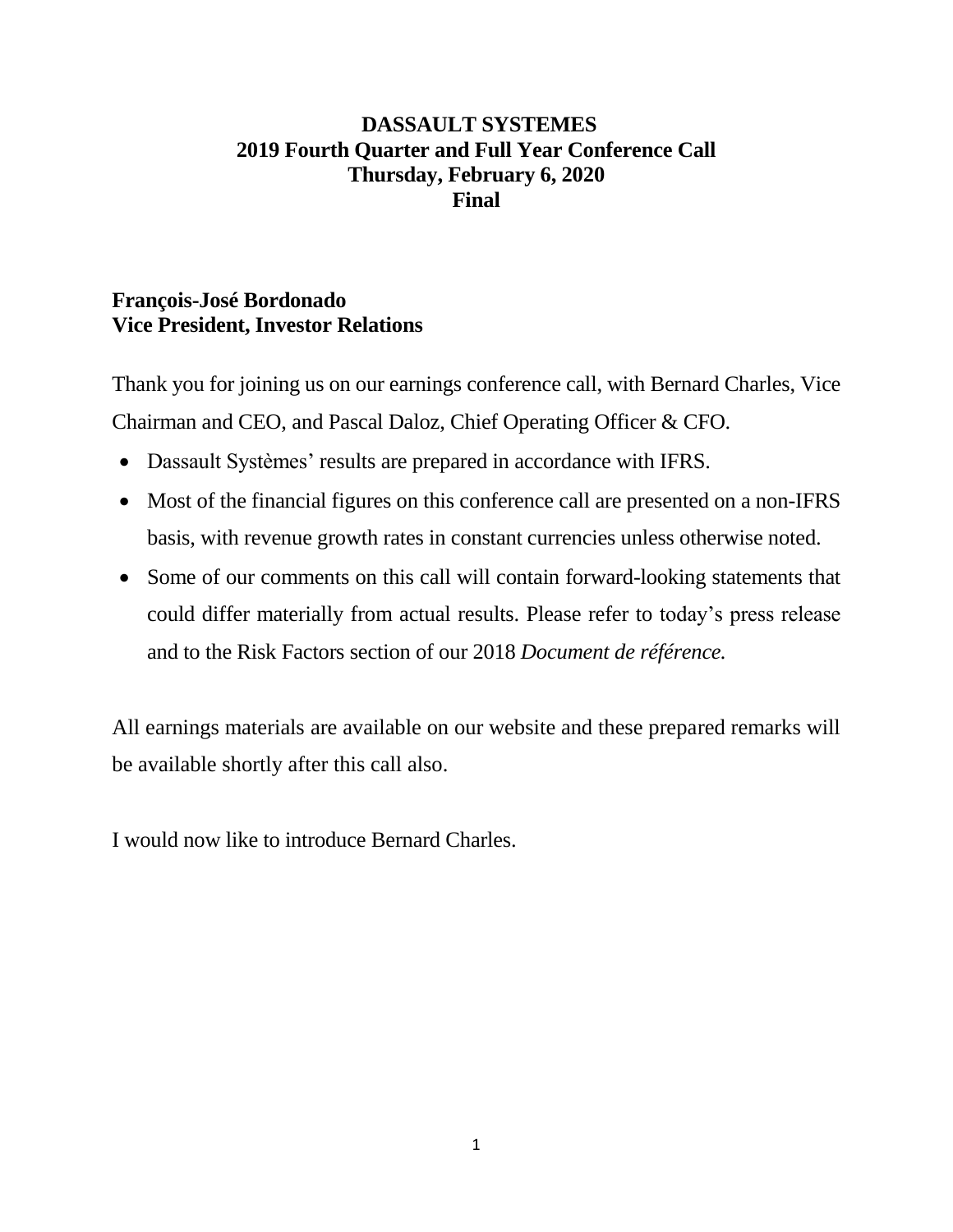## **Bernard Charles Vice Chairman and Chief Executive Officer**

Thank you for joining us on this call and our earlier webcast.

## **SUMMARY REVIEW**

Summarizing 2019 in a few words, it was a year where we well achieved our fiveyear plan, delivered on our 2019 financial objectives and set the stage for multi-decade expansion.

- 1. First, 2019 represents the achievement of our five-year plan, 2014-2019, to double EPS. We are delivering against our commitments thanks to the sustainability of our key growth drivers. **3D**EXPERIENCE now represents almost one-third of related software. We are reaching more industries and achieving further end-market balance. Diversification Industries represented over one-third of our software revenue in 2019, with **3D**EXPERIENCE enabling this.
- 2. Second, looking at the year 2019, we met our annual financial objectives with revenue up 13%; operating margin at 32% and earnings per share up 17% to  $\epsilon$ 3.65. And as you have seen from our guidance, we envisage 2020 to be a year with a solid financial performance.
- 3. Third, we unveiled this morning that we are opening up new Horizons in Health and Life Sciences with **3D**EXPERIENCE for the Virtual Twin of Humans.
- 4. To support our new multi-decade ambition, we will focus on developing our leadership in Life Sciences & Healthcare, continuing to extend our investments and leadership in Manufacturing Industries and advancing forward in the promising Infrastructure & Cities sector.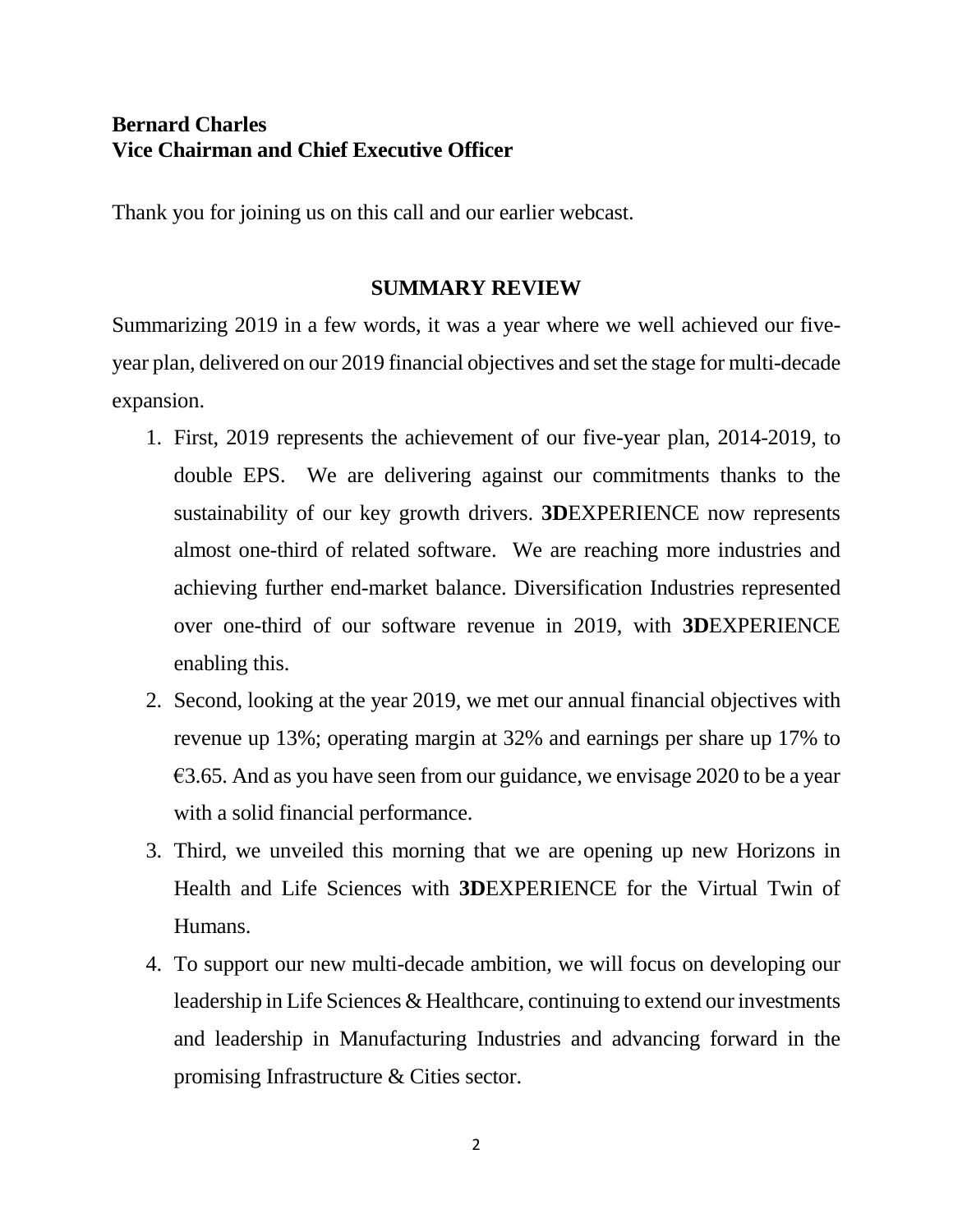- 5. We also announced this morning the appointment of Pascal Daloz to the newly-created position of Chief Operating Officer, in addition to continuing in his role as our CFO. With Pascal, we have also created a new Operations Executive Committee. We want to ensure excellence in operational decisionmaking and prepare the new leadership team that will carry forward our ambitions into the future in a seamless manner.
- 6. Finally, we are introducing new product line reporting beginning in 2020 to align our disclosure with these three sectors and to ensure that you have a clear line of sight on our progress.

## **LOOKBACK TO 2012: OPENING A NEW HORIZON WITH 3DEXPERIENCE**

We have learned a good deal since 2012, when we opened a new Horizon, introduced our purpose and unveiled **3D**EXPERIENCE and the **3D**EXPERIENCE PLATFORM. At the time, I shared my belief that the 21st century would be a time of unprecedented invention and innovation by providing business and people with **3D**EXPERIENCES to imagine sustainable innovations capable of harmonizing products, nature and life. In 2012 we also dared imagine that the **3D**EXPERIENCE platform would become the most powerful vehicle for sustainable innovation. – I could not have imagined that the proof points over the last seven years would be so real.

At the time, we were largely focused on products – in a word, things, but through our research and investments – Living Heart, Living Brain, **3D**EXPERIENCITY, our multi-physics, multi-science capabilities and now the Medidata acquisition – we have discovered that we can go further. And so we are, extending from things to life. We also realized that while social industry experience made good sense, it was not enough.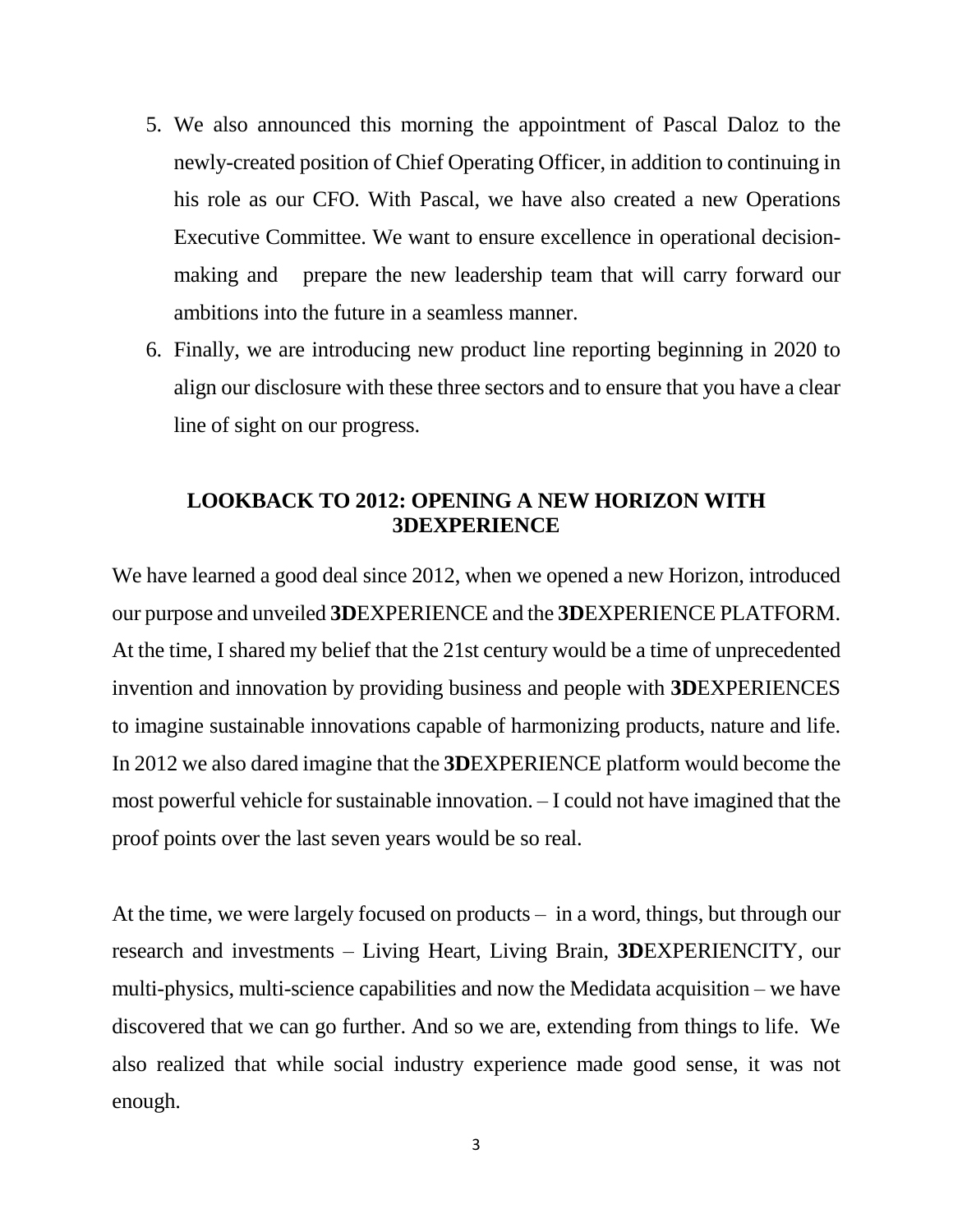#### **STRATEGY: HUMAN INDUSTRY EXPERIENCES**

Experiences are human, the power to create a better world, whether as a worker, patient or citizen, SO WE ARE SPEAKING ABOUT HUMAN INDUSTRY EXPERIENCES. To do so, we see three sectors of the economy that have a significant impact on each and every one of us: Life Sciences & Healthcare, Infrastructure & Cities and of course Manufacturing Industries and where we believe Dassault Systemes can become a global leader.

### **2020: OPENING A NEW HORIZON, WITH 3DEXPERIENCE FOR VIRTUAL TWIN OF HUMANS**

Critical to this is virtual twin experiences – for Dassault Systemes they have been part of our DNA for more than 35 years and we believe they can be instrumental to our contribution to a sustainable world over the next twenty years. There was a before and an after 1989, the year where we created the first virtual twin of the Boeing 777. There was a before and an after February 9, 2012, when we shifted the center of gravity of the industry from product to experience. There will be a before and an after the **virtual twin experience of the human body which will have profound implications for the future of healthcare, life sciences and the human experience.**

#### **2020: OUR PURPOSE BECOMES OUR BUSINESS OBJECTIVES**

To ensure that all operational decisions are made in a very coherent manner according to our corporate strategy, we are extending the scope of responsibility of key executives and establishing a new leadership system, combining talents and multigenerations, and led by Pascal Daloz as Chief Operating Officer. Underlying the construction of our new Operations Executive Committee, are two important themes. First, we want to ensure continuity as we move forward by taking steps in advance to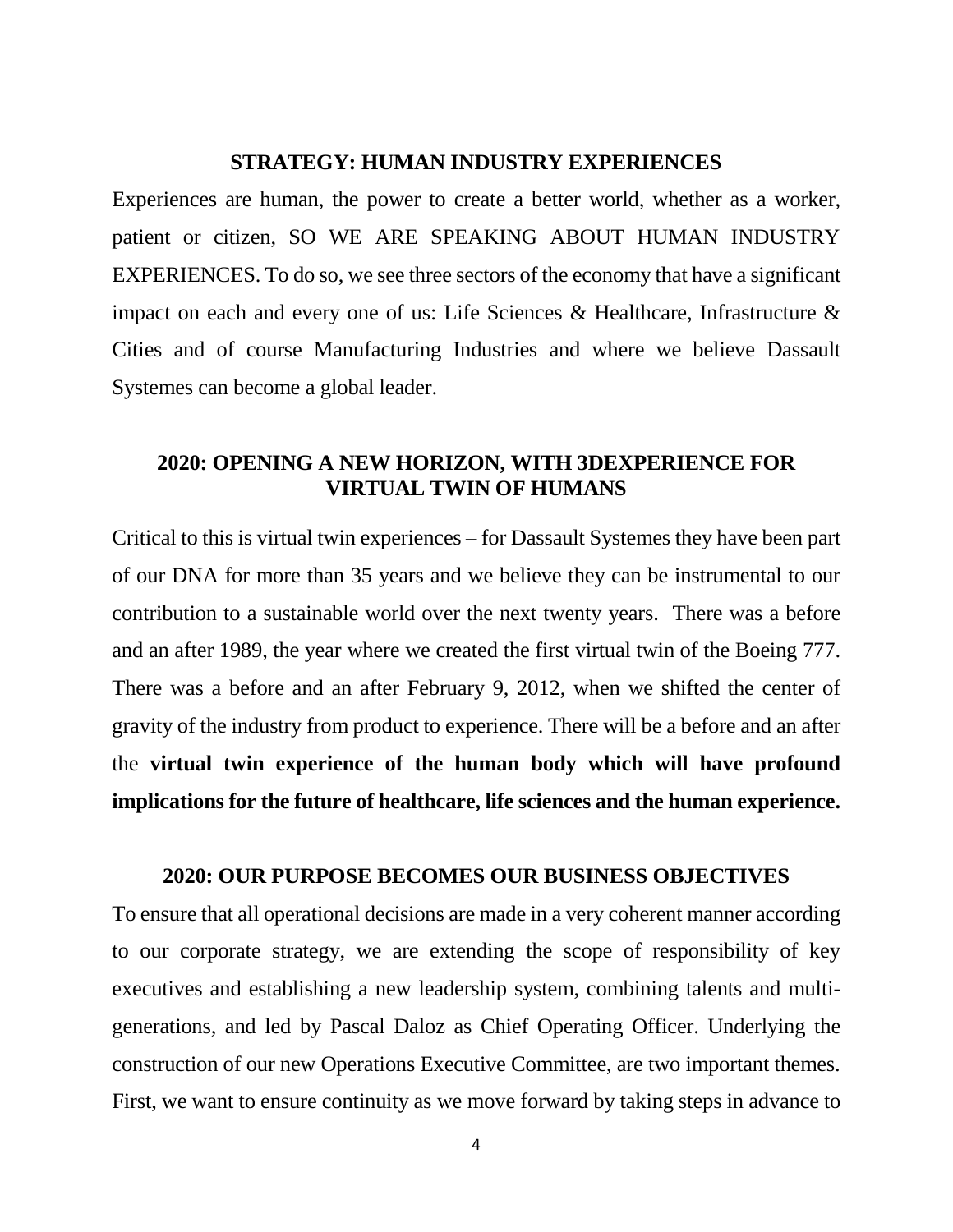prepare our leadership transitions. Second, a key characteristic of our long-term performance and long-term value of Dassault Systèmes has been the ability to ensure resiliency of our performance: in other words, to see and manage in a seamless fashion key transitions in our business. In addition, we have strong leadership and depth across our three sectors and all across the organization, from strategy, to operational excellence to Research & Development.

Let me turn the call over to Pascal now.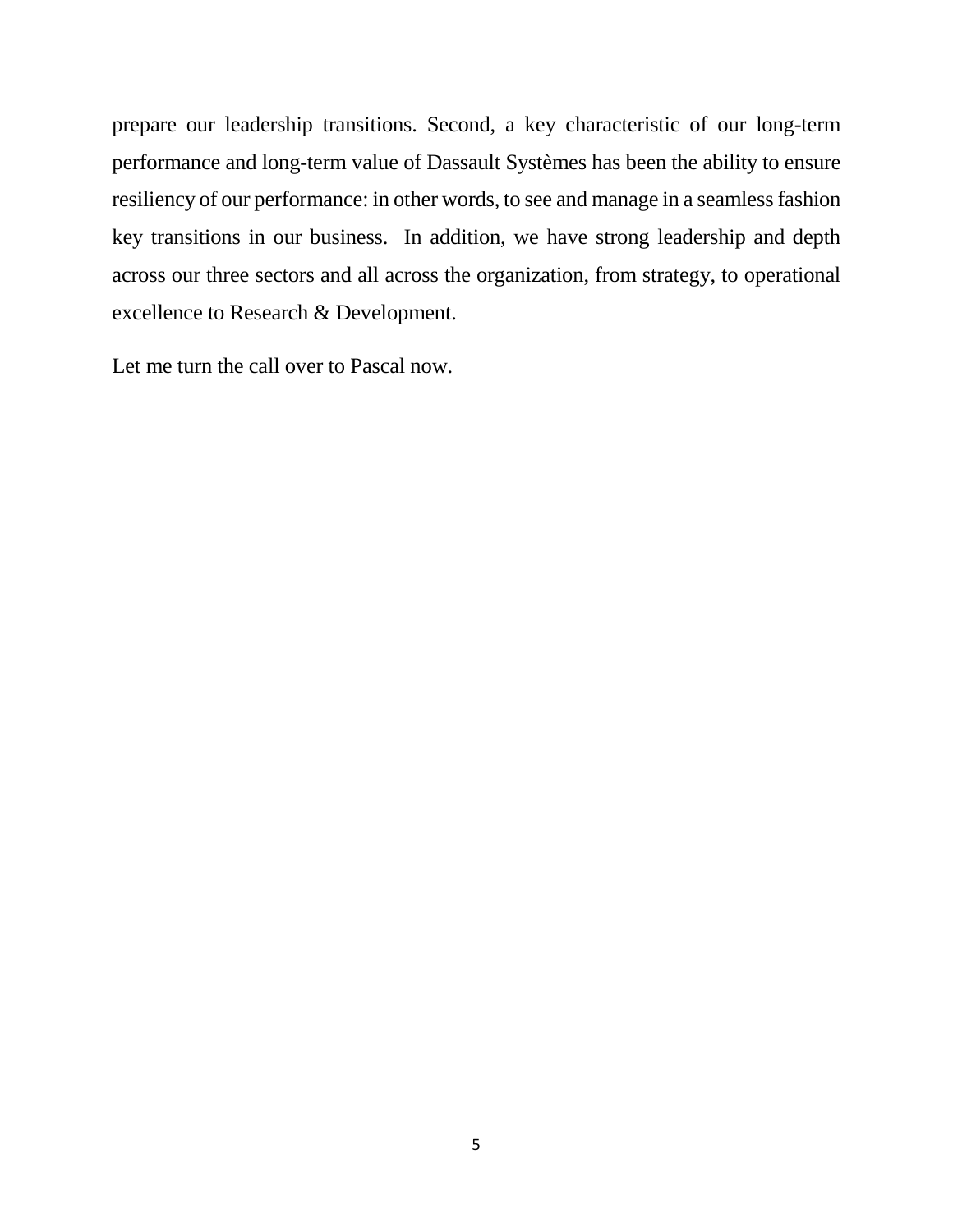# **Pascal Daloz Chief Operating Officer & CFO**

Hello and thanks for joining us. Today, I would like to share a summary overview, followed by a more detailed financial and business review, finishing up with our new revenue reporting and 2020 financial objectives.

## **2019 PERFORMANCE AT A GLANCE**

With respect to our full year financial results, both total revenue and software revenue increased 13%.

- We had broad-based **organic** growth with total revenue and software revenue up 7%, recurring software up 8% and services up 9%.
- EPS increased 17%, with our operating margin at 32% led by a 100 basis points underlying improvement.
- Our Cash flow from operations increased 32% to  $\epsilon$ 1.19 billion.

Zooming in on our fourth quarter, financial results were in line with our guidance. This was the case for revenue and operating margin. EPS came in ahead on a lower effective tax rate reflecting final year-end estimates refinements. SOLIDWORKS, SIMULIA and Centric PLM delivered good growth. Results for Medidata are included as of October  $29<sup>th</sup>$ , when we completed the acquisition. And as we outlined at our Life Sciences Day on November  $13<sup>th</sup>$ , we see a significant growth opportunity and were off to a good start.

## **3DEXPERIENCE Platform and Industry Solution Experiences**

Looking at our **3D**EXPERIENCE performance: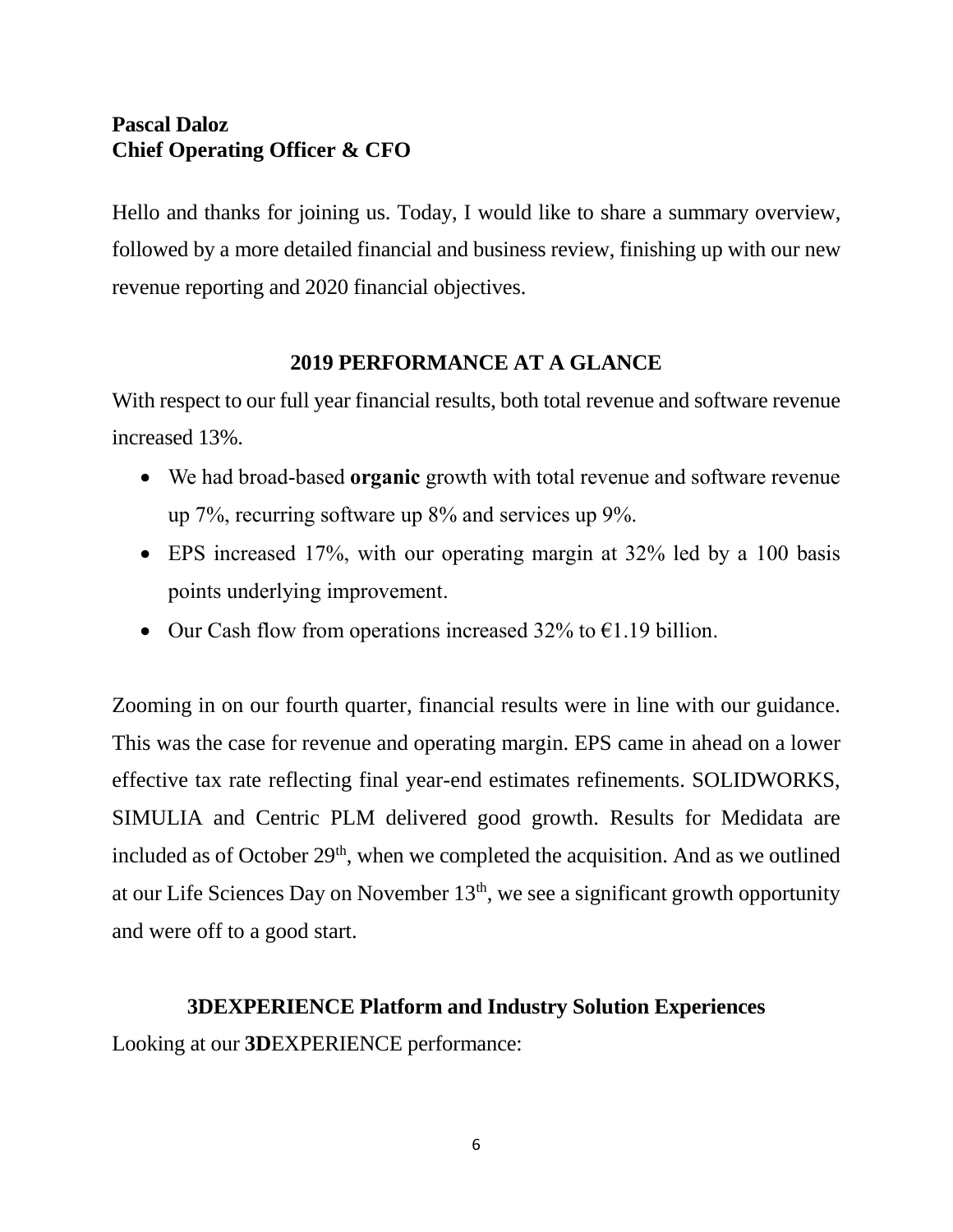- From a growth perspective **3D**EXPERIENCE software revenue increased 22% in 2019, following the 24% growth in 2018.
- From a penetration rate or mix perspective, **3D**EXPERIENCE increased to 29%, up 400 basis points over 2018, and 800 basis points over 2017.
- From a licenses revenue perspective, **3D**EXPERIENCE licenses revenue grew 12% in 2019, and as you know we had significant growth on the subscription and support side, adding to the total 22% software growth I mentioned.

### **EDF**

**3D**EXPERIENCE has been an important driver of our Diversification. EDF, with whom we entered into a long-term partnership in June of 2018, is expanding its adoption of the **3D**EXPERIENCE PLATFORM. EDF will deploy our Capital Facilities Information Excellence Industry Solution Experience to access real-time project data and to create the digital twins of nuclear plants whether they are at the design, construction or operational phase.

• This will enable EDF to have a single source of trust for every stage of the plant lifecycle, from early design and engineering, to construction, operations and decommissioning. **With this deployment EDF expects to increase by 30% its operational efficiency and well supports the partnership goals of strengthening plant performance and the overall competitiveness of nuclear power.**

### **INDUSTRY HIGHLIGHTS**

Moving to industry highlights, following double-digit growth for our three largest industries in 2018, we had some mixed performance during 2019. Aerospace & Defense software revenue was up high double-digits on broad-based strength. Transportation & Mobility grew mid-single digits, with a number of automotive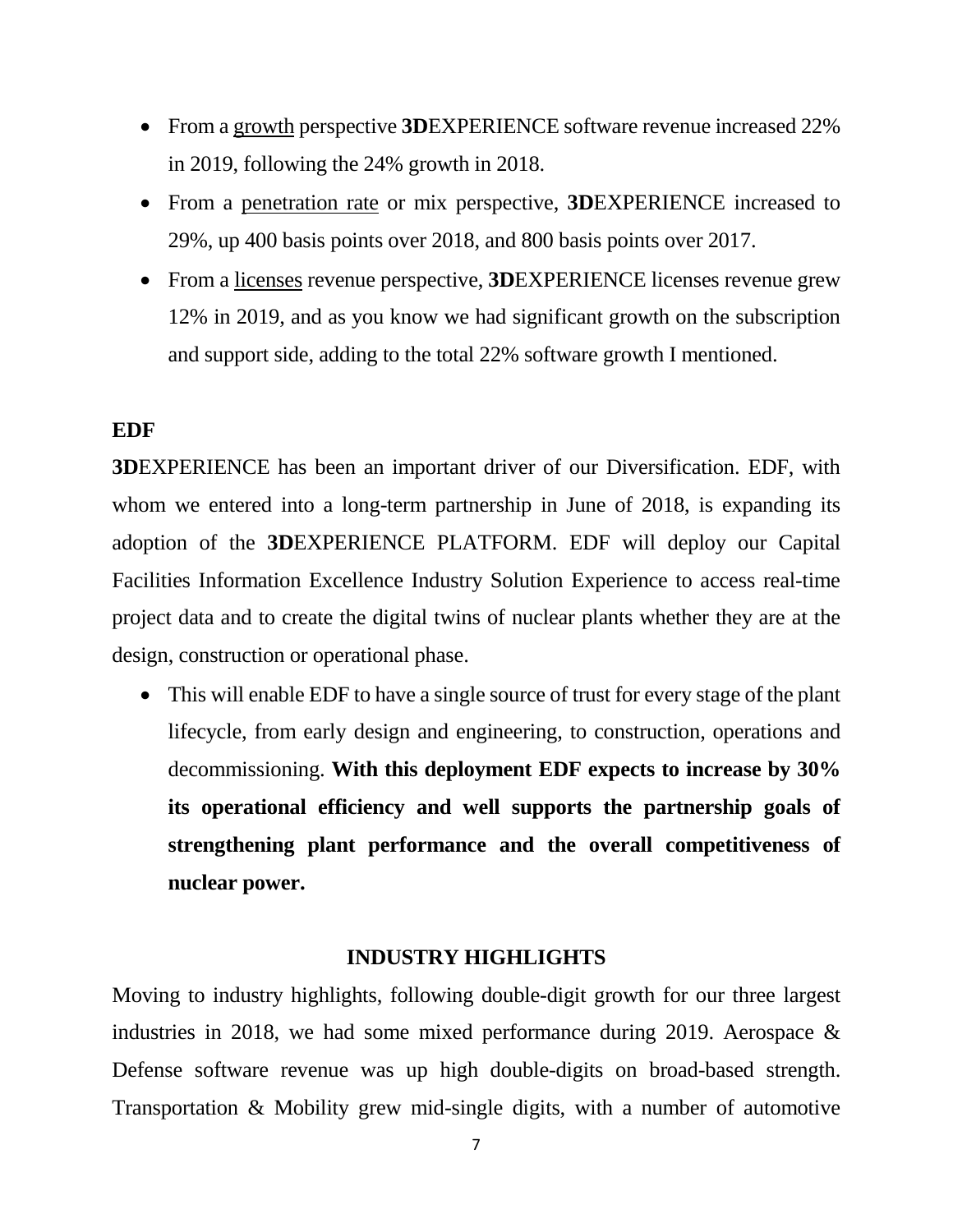OEMs making significant new investments, while we saw a slowing of the automotive supply chain. Industrial Equipment also had mid-single digits software revenue growth in 2019, however, we saw some improvement in H2 compared to earlier in the year – and this is visible in part in SOLIDWORKS' stronger second half results.

With respect to our Diversification Industries, they would have represented about 50% of our software revenue on a like-for-like basis (assuming Medidata were consolidated with DS for all of 2019).

- In Home & Lifestyle, Centric PLM is leading the way, working with more than 1,200 well-known brands around the world, helping them increase income and sales, improve inventory management and reduce logistic costs translating into: More new products, Increased efficiency, Faster time to market and Improved sustainability thanks to less waste. **Centric PLM's leadership is evident with strong growth in bookings, new clients acquisition, and revenue during 2019.**
- **In Consumer Packaged Goods, we are seeing a strong appetite for Sciences.** Creating the right formula is more complex than ever. Consumers are demanding more quality, transparency and global and local regulatory bodies are creating more stringent guidelines for raw materials and product claims. CPG brands and contract manufacturers need the systems in place to manage the product innovation, regulatory, quality and cost constraints as key drivers for business success. **Last quarter I mentioned our Perfect Formulation solution, well-structured to address these issues**.
- In Life Sciences, **we are consolidating our position in the Medical Devices Segment.** For example, **a leading manufacturer in this sector, B. Braun**, has selected the **3D**EXPERIENCE Platform and the License to Cure for Medical Device Industry Solution, to accelerate the delivery of innovative, safe and fully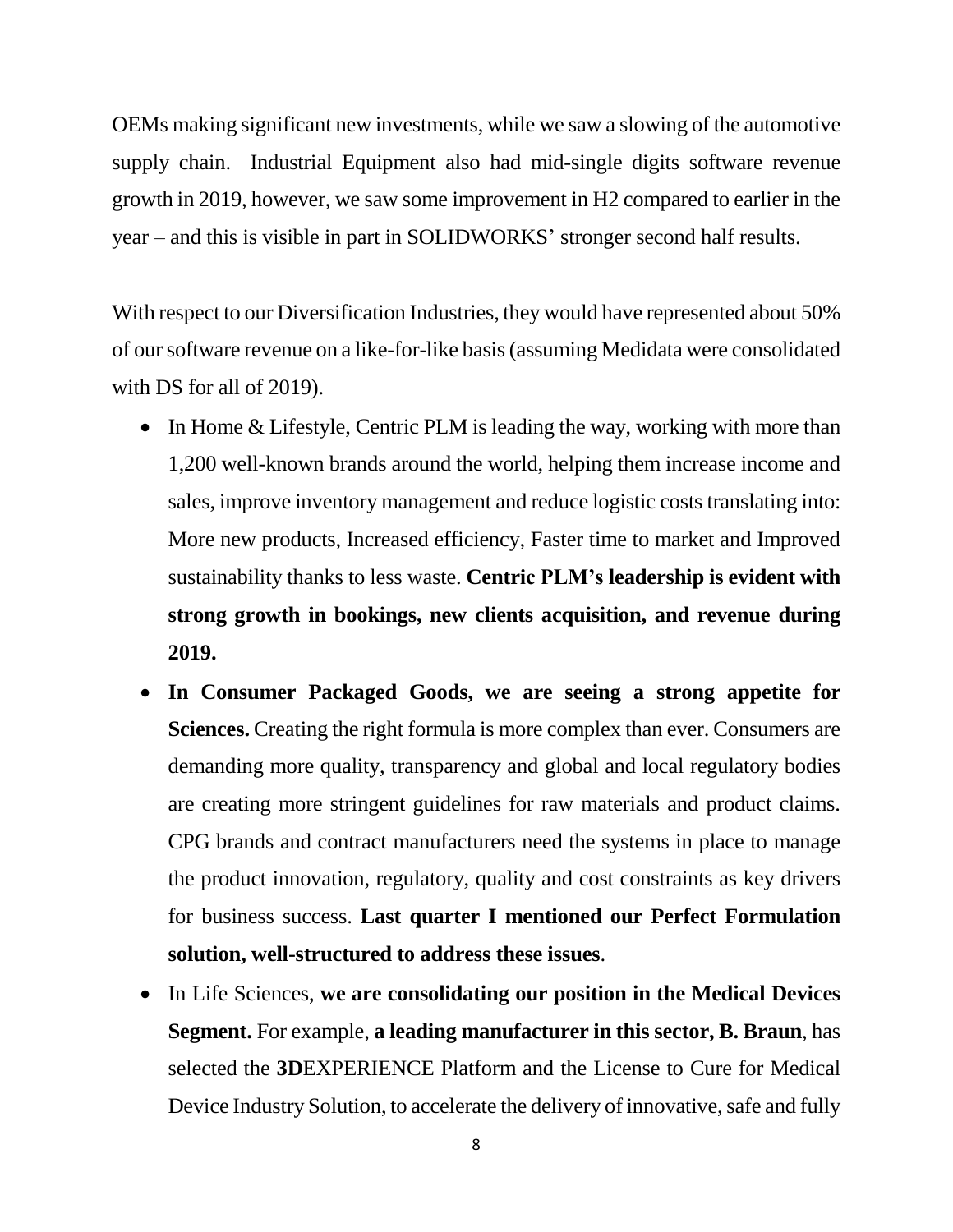compliant medical devices. This solution will allow them to eliminate scattered processes and data and to "embed" regulations as an asset, optimizing quality and compliance and reducing cost and time to market. This solution will be deployed among 13,000 users.

### **SOFTWARE REVENUE: Licenses & Other Software**

Looking at our software results:

- License & Other Software revenue increased 6% for 2019 and 2% in Q4. On an organic basis, license & other software revenue increased 3% for the year, with growth flat in Q4. As you may recall, we began 2019 with a licenses revenue growth target of 10% to 11% in constant currencies. We ended the year as I said with 6% growth, with the two major areas of change being 1) weakness in the automotive supply chain, and 2) decision timelines shifts by clients due to internal customer factors. Licenses and other software revenue totaled  $\epsilon$ 1.0 billion for 2019.
- As we had maintained our revenue growth objective unchanged since the beginning of 2019 (before adding Medidata), recurring software and services compensated for the softer license growth.

#### **SOFTWARE REVENUE: Recurring Software**

Moving to our recurring software, it represented 72% of 2019 total software.

• For the full year and on an organic basis, recurring software increased 8%, at the high end of our growth objective. This represents an improvement of its growth rate of about 200 basis points over 2018, compared to the targeted organic increase of 100 to 200 basis points we shared with you at the start of 2019. In comparison to 2017, our organic recurring software growth is up 300 basis points. Both 2018 and 2017 growth rates were on an IAS 18 basis.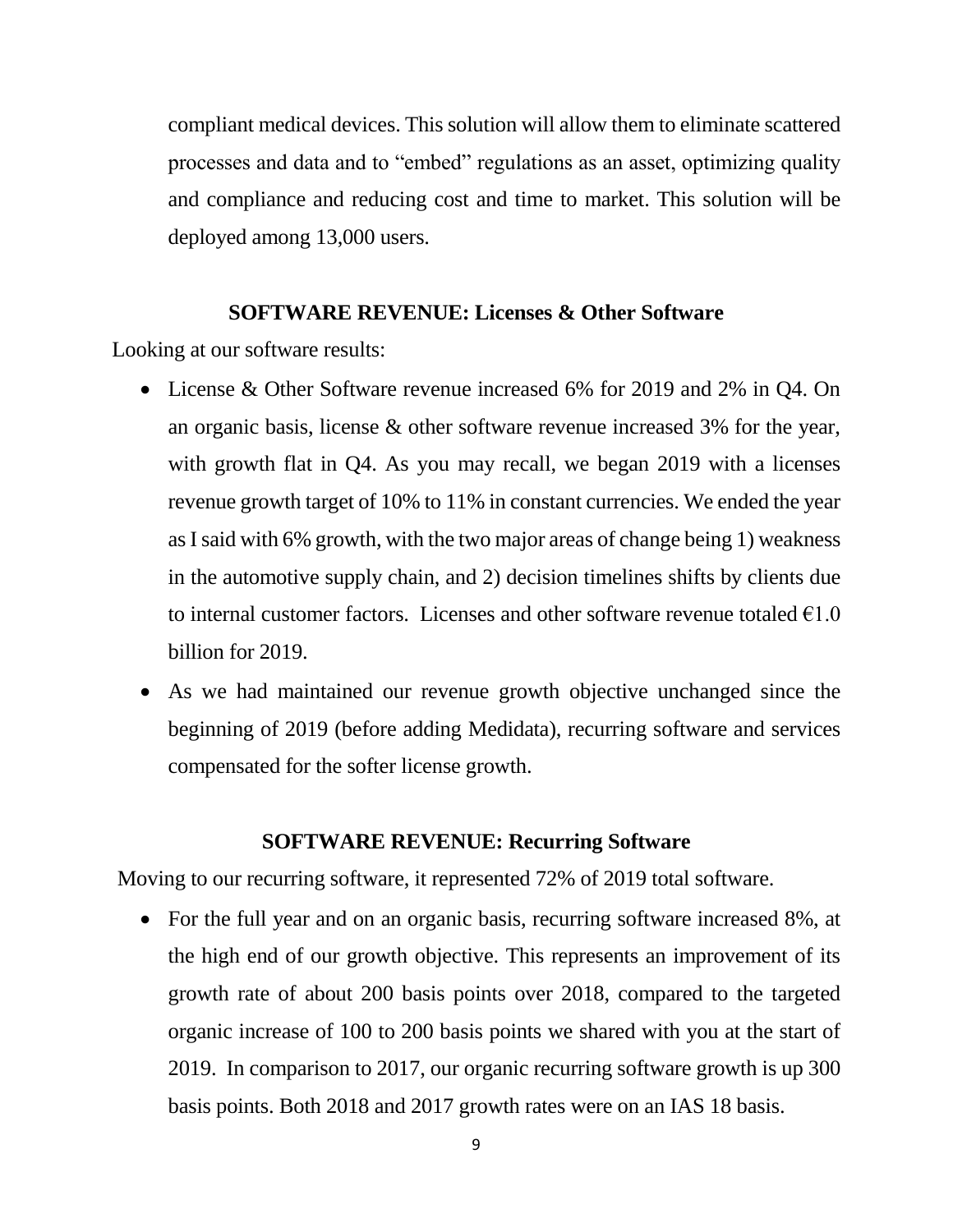• For the fourth quarter, the organic recurring software revenue growth was 5%, reflecting continued strong support dynamics globally offset in part by IFRS 15 accounting treatment which affects not only quarter to quarter variations for subscription revenue, but also year over year – and, in fact, that was the case as Q418, under IAS 18, subscription revenue growth was up sharply in part related to catch-ups on renewals. During 2019, under IFRS 15, we were careful to renew subscriptions on time and in Q419, the amount of catch-ups was much lower.

### **SOFTWARE REVENUE BY REGION**

Moving to our software performance by region:

- The Americas had a solid fourth quarter and year, led by strong growth in subscription revenue and the contribution from acquisitions.
- In Europe we continued to have contrasting views. Northern and Southern Europe had good growth all along the year. Germany continued to reflect macro weakness that we have seen most of the year. Finally, also recall Q4 2018 where we had very strong **3D**EXPERIENCE activity, notably France.
- Asia software revenue increased 7% in 2019, led by China up 16%. In the fourth quarter, Korea saw some improvement and China grew 11%, slowing from earlier in the year.

### **SOFTWARE REVENUE BY BRAND**

Zooming in on software performance by brands:

**CATIA** had a contrasted H1 and H2 performances, with software revenue up 8% in the first half, and weaker results in H2 bringing its growth for the year to 6%. Keep in mind that in 2018 CATIA was growing at 4%. What was very clear, however, was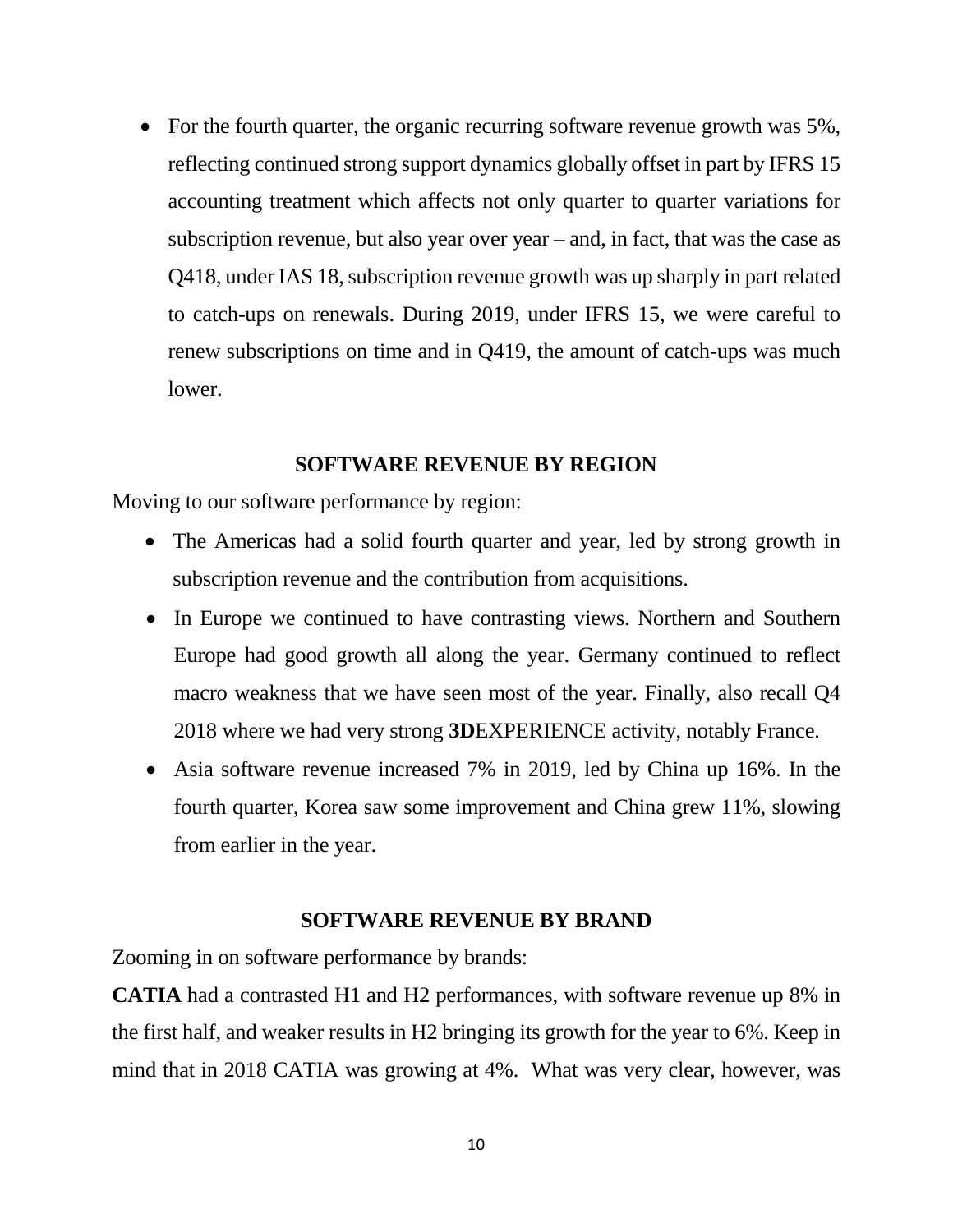the traction with 3DEXPERIENCE, with **CATIA posting 3DEXPERIENCE software revenue growth up just over 30% for 2019.**

Following DOUBLE-DIGIT software growth in 2018, ENOVIA's software revenue increased 5% in 2019, reflecting the combination of a high comparison base, particularly in Q4, as well as extended decision-making timeframes. **ENOVIA continues to maintain a high win rate over its key competitors.**

**SOLIDWORKS** software revenue saw better results in H2, with fourth quarter growth of 9% on improving licenses performance and very solid support revenue growth around the globe. Just as a reminder in Q4 2018 SOLIDWORKS grew 12%, so it was not an easy comparison.

Moving to **Other Software,** DELMIA had a very good fourth quarter and year with a strong offer in manufacturing. SIMULIA is benefiting from its broader multiphysics portfolio and we are seeing an improving performance for BIOVIA. DELMIA QUINTIQ had a more difficult year, with many opportunities but some operational issues that slowed its ability to convert these to sales. I believe they are now largely resolved and behind them. During 2019 Centric PLM expanded its industry-leading position as I highlighted earlier.

Turning to Medidata, its revenue growth was driven by Rave Core, well on plan and strong growth in Rave Attach products, as well as Professional Services, a large portion of which is recurring services. From our Life Sciences Day, we shared that these three categories are expected to drive the large majority of its growth between now and 2023. Medidata's Data & Analytics business, which includes Acorn AI launched in early 2019 and its commercial analytics from a 2018 acquisition, are in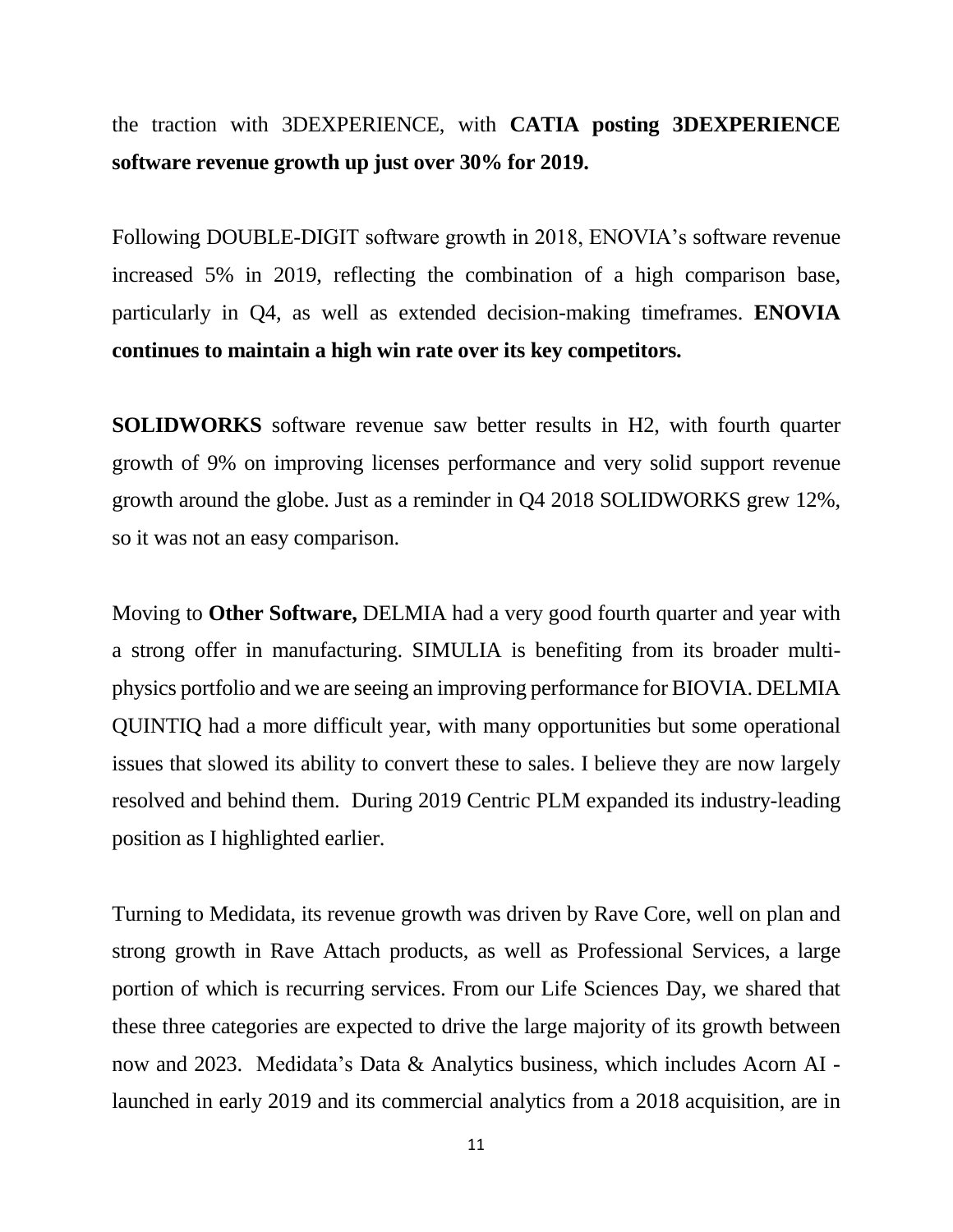the early stages and part of our longer term business plans. For 2020, we are estimating Medidata's revenue growth at about 13% in constant currencies, within the target range of 13 to 15% growth we see over the 2020 to 2023 timeframe embedding revenue synergies in the later part. One final point is the high retention rate Medidata ended the year with, on par with 2018, so a strong endorsement from its client base.

#### **SERVICES REVENUE**

Turning briefly to services, revenues increased 9% for the full year on an organic basis. This was principally driven by **3D**EXPERIENCE services engagements, up double-digits. In Q4 on an organic basis, services revenue was lower by 1% - this reflects a large catch-up for QUINTIQ in the year-ago Q4 as we noted at the time, as well as a high base of comparison for **3D**EXPERIENCE services growth with the Boeing ramp-up.

#### **OPERATING PROFITABILITY AND MARGIN**

For 2019 our operating profit increased 17% to 1.3 billion euros. Our operating margin was up slightly, at 32.0%, thanks to an organic improvement of 100 basis points – largely offsetting 120 basis points of acquisition dilution. Currency had a positive impact of 30 basis points.

#### **EARNINGS PER SHARE**

EPS increased 17% to 3.65 euros in 2019, with a 6 cents contribution from Medidata. Our effective tax rate decreased 1.8 percentage points to 26.5%, related principally to favorable patent and software treatments in France.

#### **CASH FLOW AND BALANCE SHEET**

12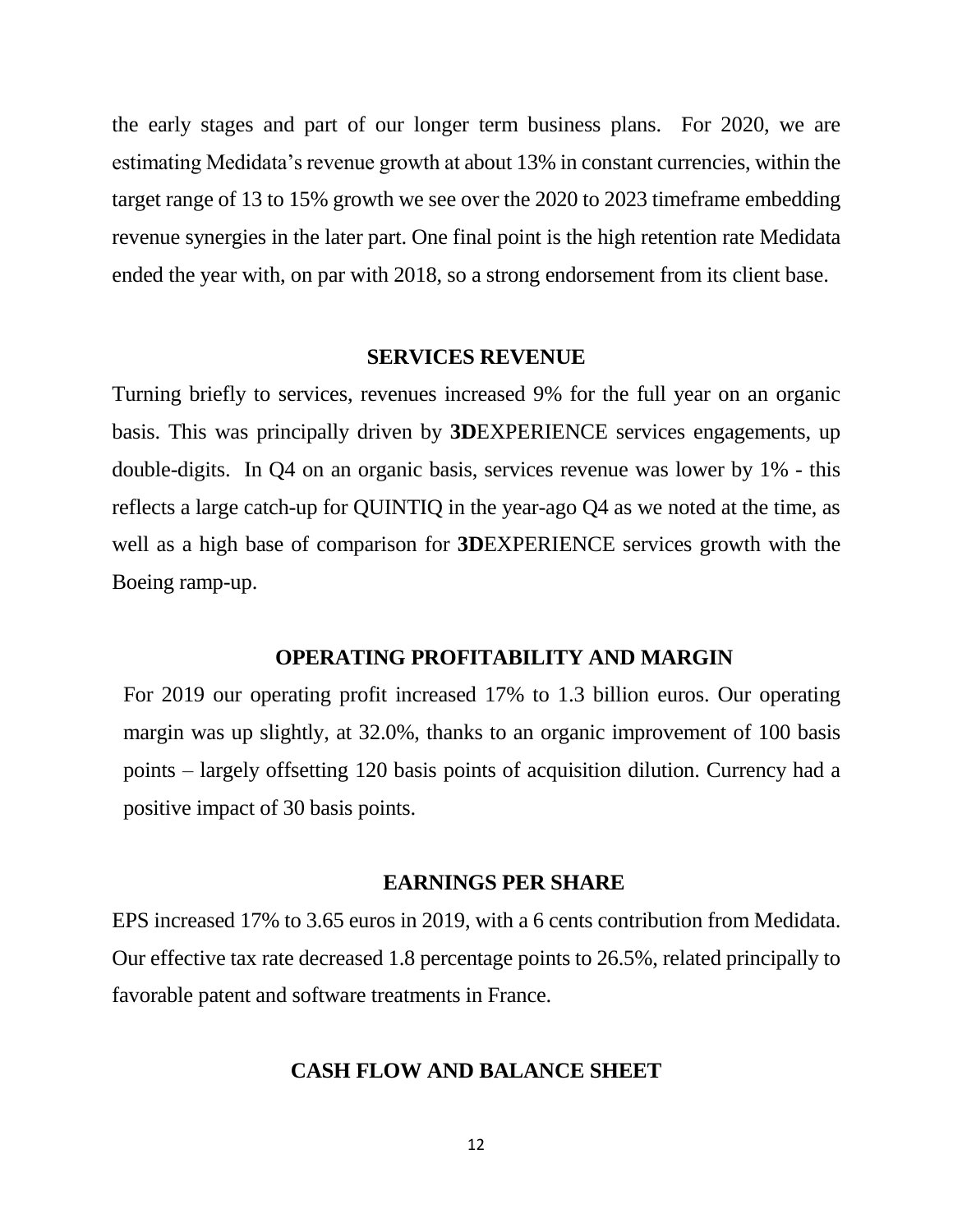Our operating cash flow was 1.2 billion euros in 2019, up 32%. The principal contributors were growth in net income & non-cash items; accounts receivable, and lower tax down-payments in 2019 related to the 2018 US tax change on foreign driven intangible assets (FDII).

Contract liabilities were up 8% in constant currencies and perimeter.

Finally, following the acquisition of Medidata, our adjusted net debt (including leases to be compliant with IFRS 16) to EBITDAO ratio for 2019 was 2.5x - right in line with our expectations.

### **NEW REVENUE REPORTING**

Before moving to our financial outlook, let me share changes we plan to make to product line reporting to reflect our new ambitions and also as a consequence of integrating Medidata:

- Our first grouping with be **Industrial Innovation Software Revenue**, where we will give a total software figure and then break-out CATIA and ENOVIA. In addition to these two brands, this first group includes SIMULIA, DELMIA, GEOVIA, NETVIBES/EXALEAD and 3DEXCITE.
- The second grouping will be **Life Sciences Software Revenue,** and here we will combine Medidata and BIOVIA.
- The third product line will be **Mainstream Innovation Software Revenue** and will include SOLIDWORKS, Centric Software, 3DEXPERIENCE.WORKS and 3DVIA. In this category, we will also break-out SOLIDWORKS.
- In the **Q4 presentation on our website**, we have provided historical information for these groupings.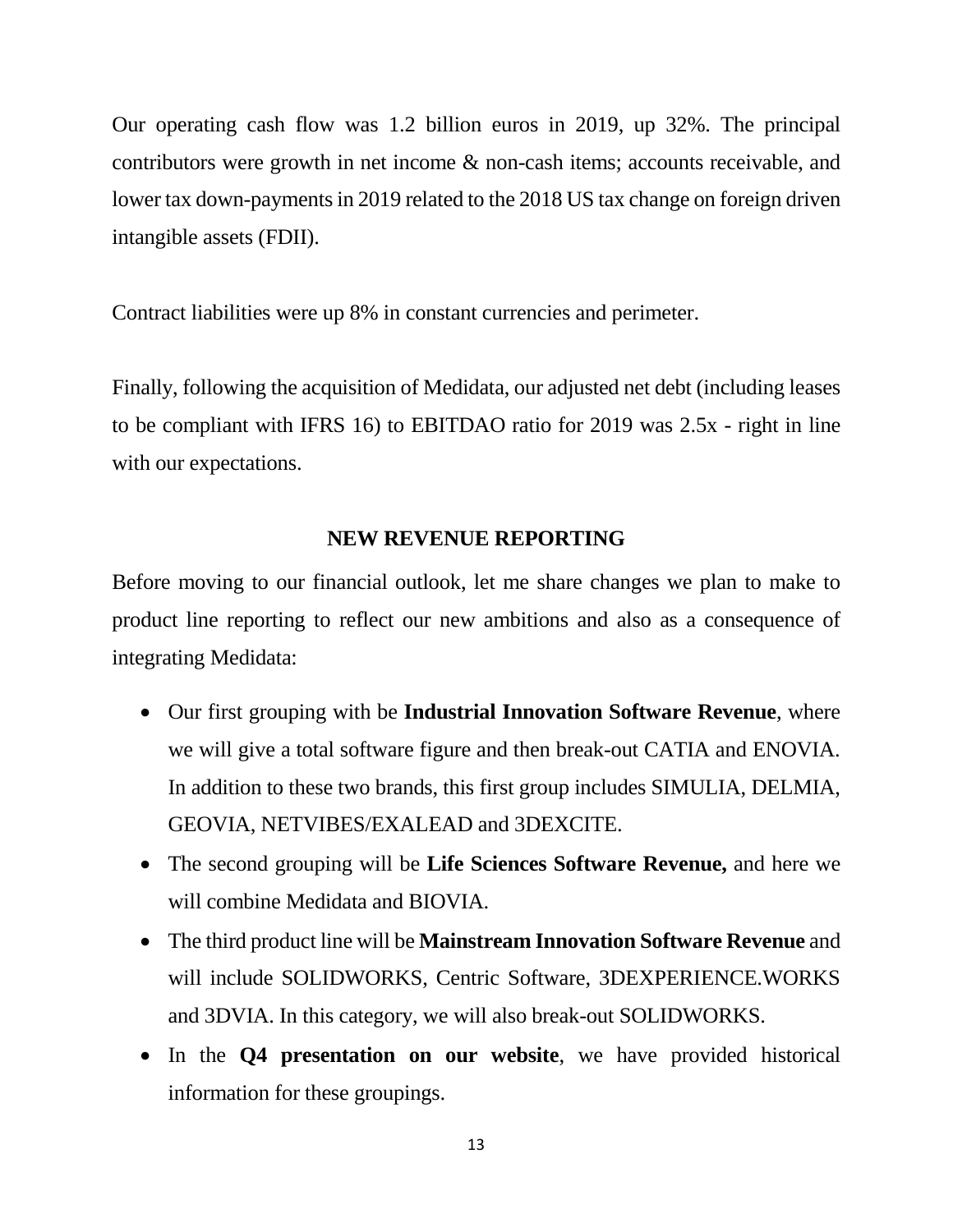## **INITIATING 2020 FINANCIAL OBJECTIVES**

Now, let's move to our 2020 financial objectives:

- For total revenue, we are targeting growth in the range of 21 to 23% in constant currencies. Based upon our currency assumptions, this would lead to a reported revenue range of 4.84 to 4.89 billion euros.
- For software, our growth target is 22 to 23%. Recurring revenue will be the biggest contributor to this growth, increasing in the range of 28%. Assuming Medidata had been a part of Dassault Systemes for all of 2019, our recurring software revenue growth target on a like-for-like basis would be about 9.5%.
- Our operating margin range is about 31 to 31.5%, representing a decrease of about one-half to one point. On an organic basis, the operating margin improvement we are targeting is between 80 to 130 basis points excluding currency.
- Our EPS range for 2020 is 4.15 to 4.20 euros, growing 14 to 15% based upon an effective tax rate of about 26%. Q1 EPS growth would be in the range of 3 to 9%.
- For Medidata, we are targeting 2020 revenue growth of about 13% in constant currencies and they are entering the year with coverage around 93% of their total revenue growth target. From an operational perspective the goal is about a 200 basis points improvement in its operating margin.

Now, to give you some further color, from a structural perspective, as well as pipeline timing, the growth in licenses revenue is weighted to the second half of 2020.

• More specifically, we would expect licenses growth in the range of about 5 to 10% for 2020.